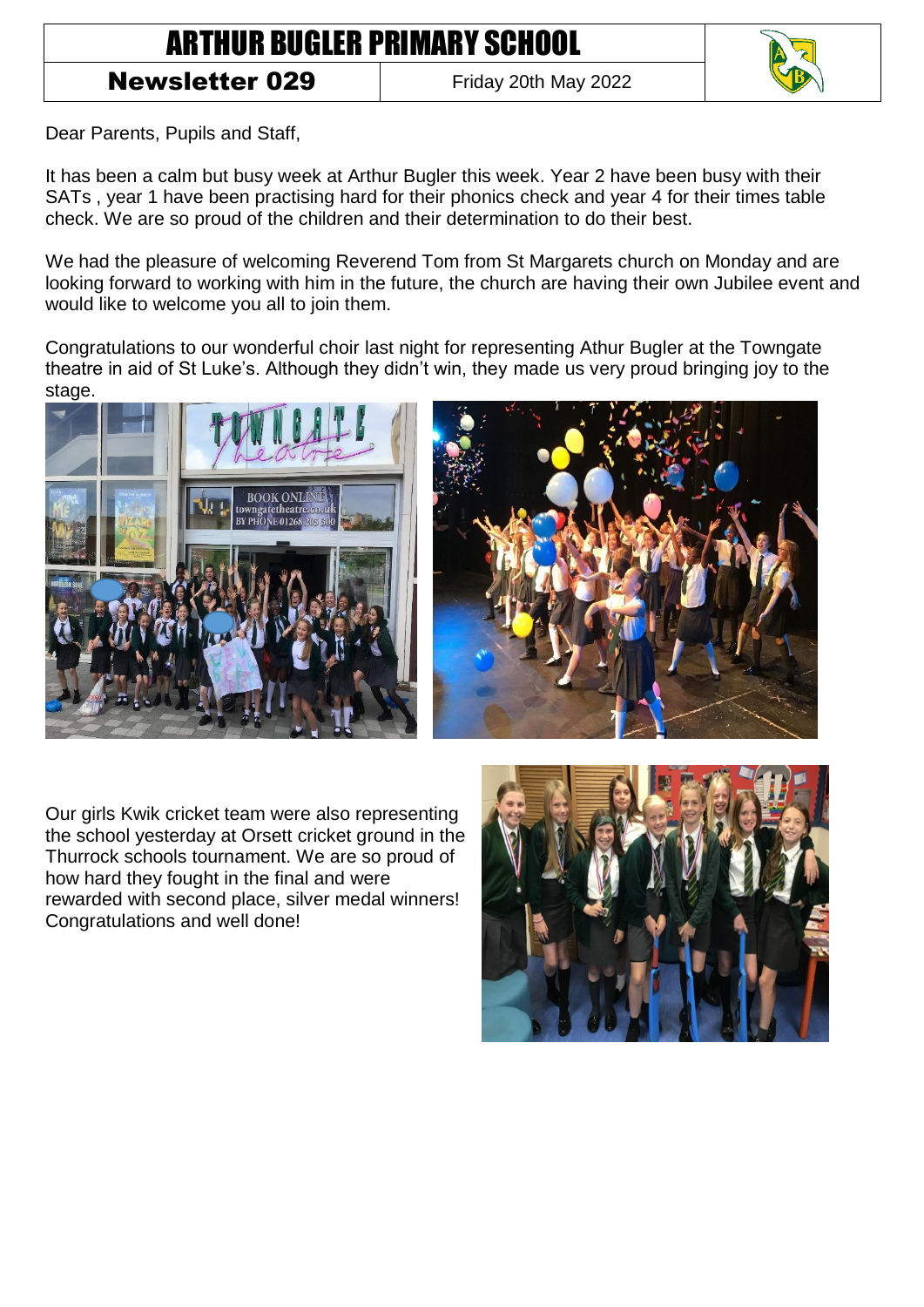Our first group of Year 6 children took part in the Bikeability lessons and we are pleased to announce they all passed. They all received a certificate, booklet and a badge.

We have two more groups of pupils booked for next week.





We have had some lovely animal dens made for Year 1 topic, paws, claws and whiskers.



Next week is going to be full of fun with the end of half term platinum awards and the Jubilee celebration. We really hope that you will be able to join us on Friday afternoon for a picnic, lets hope the weather is kind to us. Please make sure you complete the slip attached to the letter that was sent home with your child yesterday and return to their class teacher.

Polite reminder about the queing in the morning. Please do not queue before 8.15am, it is causing difficulties for staff getting into school to greet your children and is quite disruptive for our neighbours.Thank you for your consideration.

Yours sincerely,

*C Dawson*  Interim Headteacher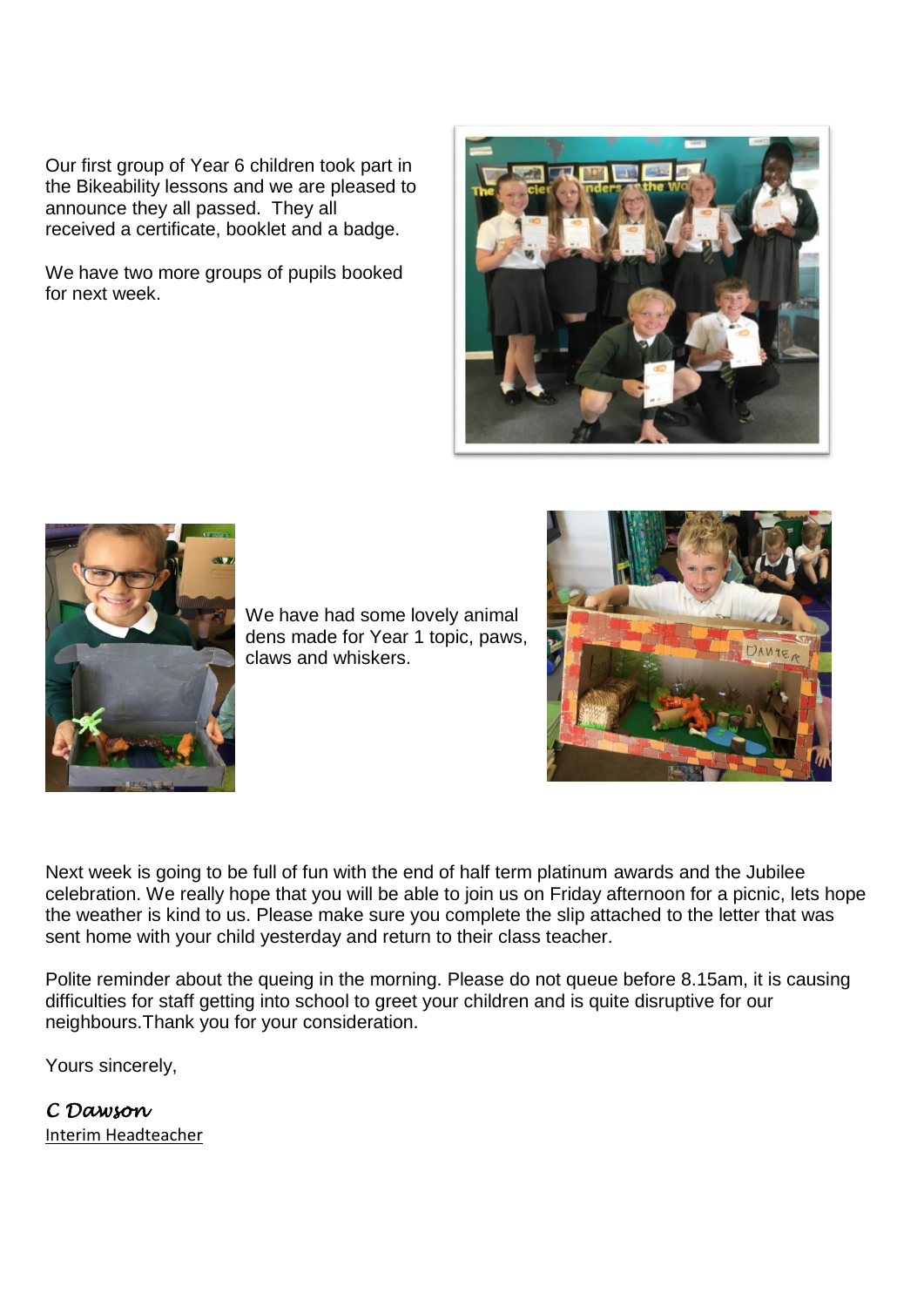|  |                                                 | <b>ATTENDANCE</b> |                                    |        |
|--|-------------------------------------------------|-------------------|------------------------------------|--------|
|  | <b>Early years &amp; Lower</b><br><b>School</b> | <b>Class 7</b>    | <b>Mrs Scott</b>                   | 98.67% |
|  | KS <sub>2</sub>                                 | <b>Class 9</b>    | <b>Mrs Fenner</b><br>and Mrs Smith | 97.93% |
|  | <b>Congratulations to all classes!</b>          |                   |                                    |        |
|  | <b>Whole School Attendance</b>                  |                   | 95.18%                             |        |

| <b>Class Photographs</b>                                                            |
|-------------------------------------------------------------------------------------|
| The children will be having their class photographs on Thursday $26th$ May<br>2022. |

| <b>Bronze Headteacher Awards</b>                                                                                                       |
|----------------------------------------------------------------------------------------------------------------------------------------|
| This week there were 7 Bronze Headteacher Awards, congratulations to<br>Catherine W, Luca T, Evie L, Max O, Lois H, Jaxon B-Y, Lilia P |

| <b>SAFEGUARDING</b> | <b>Safeguarding Concerns</b><br>If you ever have any safeguarding concerns please contact the office via<br>email using admin.abp@osborne.coop. The email should be for the<br>attention of a Designated Safeguarding Lead. As a school we have a<br>responsibility to keep everyone safe so please get in touch sooner rather<br>than later if you are concerned. |
|---------------------|--------------------------------------------------------------------------------------------------------------------------------------------------------------------------------------------------------------------------------------------------------------------------------------------------------------------------------------------------------------------|
|---------------------|--------------------------------------------------------------------------------------------------------------------------------------------------------------------------------------------------------------------------------------------------------------------------------------------------------------------------------------------------------------------|

| LETTERS SENT HOME / E-MAILED THIS WEEK                                                                                                                                                                                                                                                                                                                                                                         |
|----------------------------------------------------------------------------------------------------------------------------------------------------------------------------------------------------------------------------------------------------------------------------------------------------------------------------------------------------------------------------------------------------------------|
| Choir – Check for your emailed tickets for Young Voices event<br>Choir – Letter from Mrs Cooper regarding Young Voices<br>All Years - Raising funds for WWF. Sunflower seeds on sale<br>All Years - Details for Jubilee lunch on Friday 27th May 2022<br>Early Years - How to log onto Parent Portal for results of Health Screening<br>Year 6 - How to log onto Parent Portal for results of Health Screening |